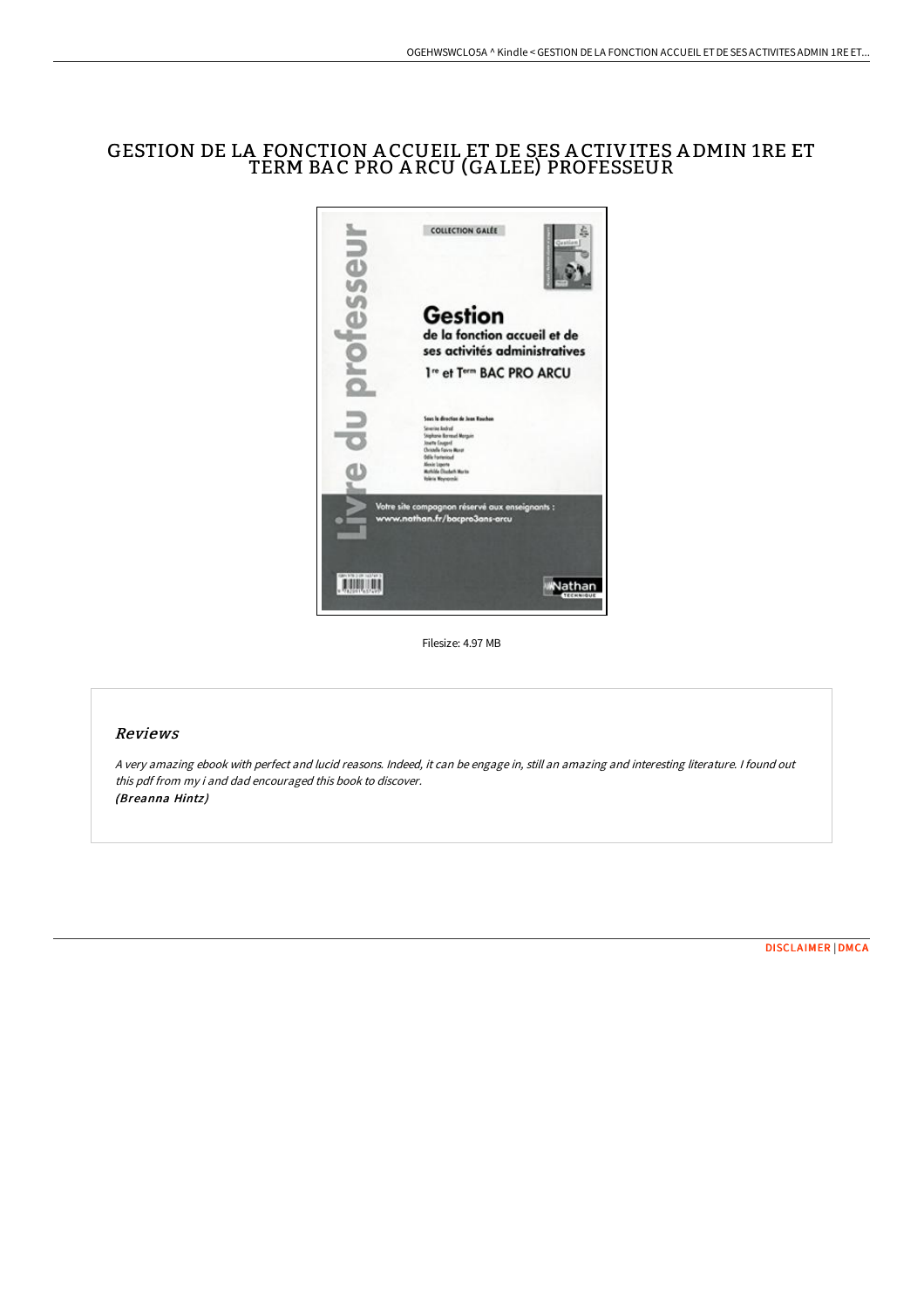## GESTION DE LA FONCTION ACCUEIL ET DE SES ACTIVITES ADMIN 1RE ET TERM BAC PRO ARCU (GALEE) PROFESSEUR



NATHAN. Paperback. Condition: NEW. NATHAN (27/07/2015) Weight: 364g. / 0.80 lbs Binding Paperback Great Customer Service!.

**Read GESTION DE LA FONCTION ACCUEIL ET DE SES ACTIVITES ADMIN 1RE ET TERM BAC PRO ARCU (GALEE)** [PROFESSEUR](http://digilib.live/gestion-de-la-fonction-accueil-et-de-ses-activit.html) Online Download PDF GESTION DE LA FONCTION ACCUEIL ET DE SES ACTIVITES ADMIN 1RE ET TERM BAC PRO ARCU (GALEE) [PROFESSEUR](http://digilib.live/gestion-de-la-fonction-accueil-et-de-ses-activit.html)